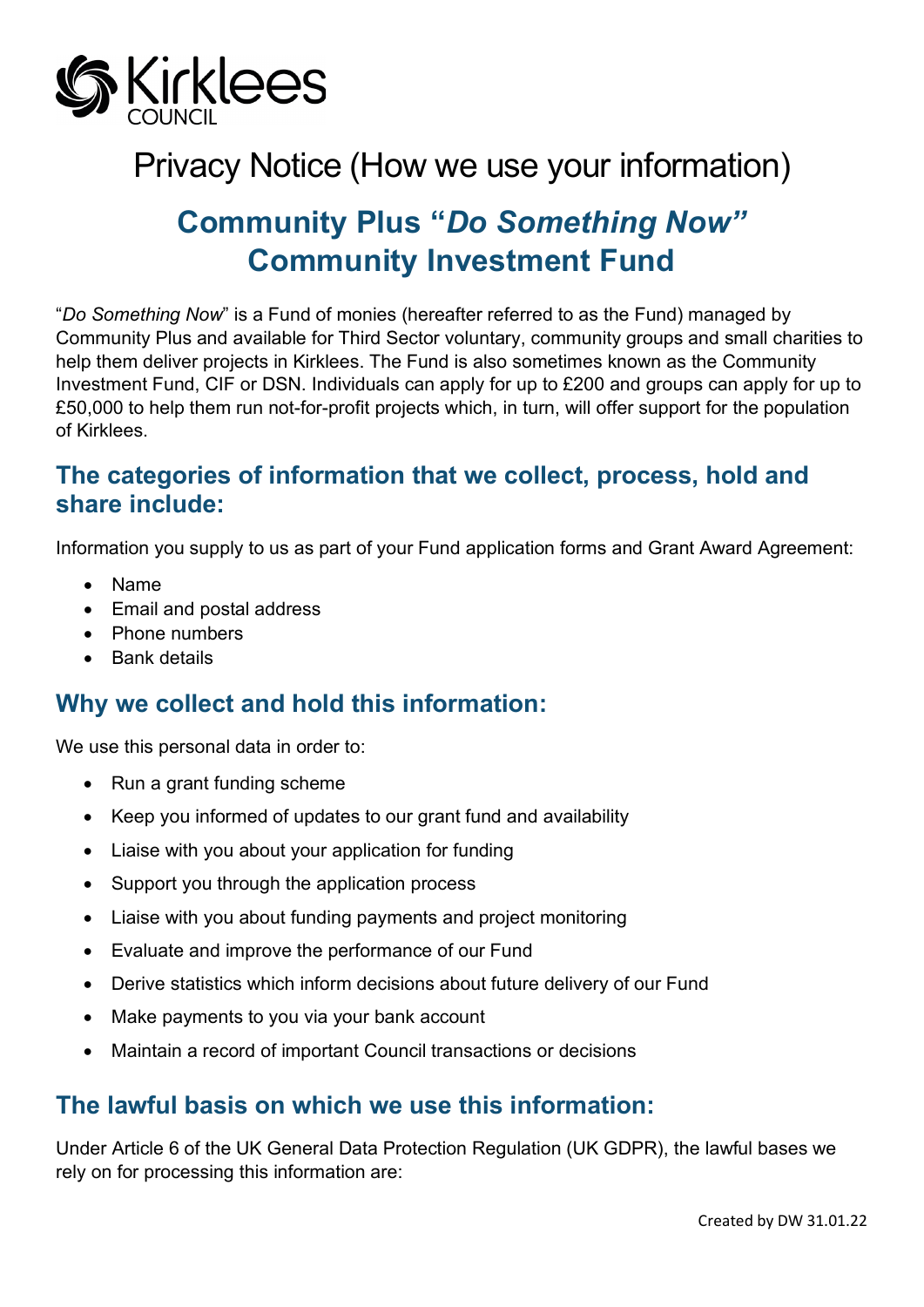

#### **6 (1)(b) We have a contractual obligation**

#### **6 (1)(c) We have a legal obligation**

#### **6 (1)(e) We need it to perform a public task**

These legal bases are underpinned by acts of legislation that dictate what actions can and should be taken by local authorities. This includes, but may not be limited to:

• Taxes Management Act (1970), Section 12 B, records to be kept for purpose of returns

### **How we store your personal information:**

Your information (original copies only) is safely stored on Kirklees Council's secure network drives including Community Plus drive and Accountancy drives (in case of financial payment records)

All financial records information relating to applications and funding will be retained for current year + six years in accordance with relevant legislative / statutory requirements: Taxes Management Act (1970), Section 12 B, records to be kept for purpose of returns.

After this time period we will then dispose your information by manual electronic file deletion or automatic file deletion (where this is in operation).

### **With whom we may share your information:**

We may sometimes share the information we have collected about you where it is necessary, lawful and fair to do so. In each case we will only share the minimum amount of information, only when required, for the following reasons:

• To facilitate payment of approved funding or to seek repayment of unspent or incorrectly spent funding.

• To identify and encourage good practice.

We may share this information with:

• Other services within Kirklees Council.

• Council partners from the Third Sector who perform duties on the Funding Panel representing their organisation on behalf of Kirklees Council. These individuals sign a Terms of Reference which includes a non-disclosure clause in relation to information they are provided in order to make decisions on applications.

We do not share personal information about you with anyone else without consent unless the law and our policies allow us to do so.

Your bank details are not shared outside the Council. Your bank details are only shared internally, as required, to process payments to you and to verify your details with our internal payment systems.